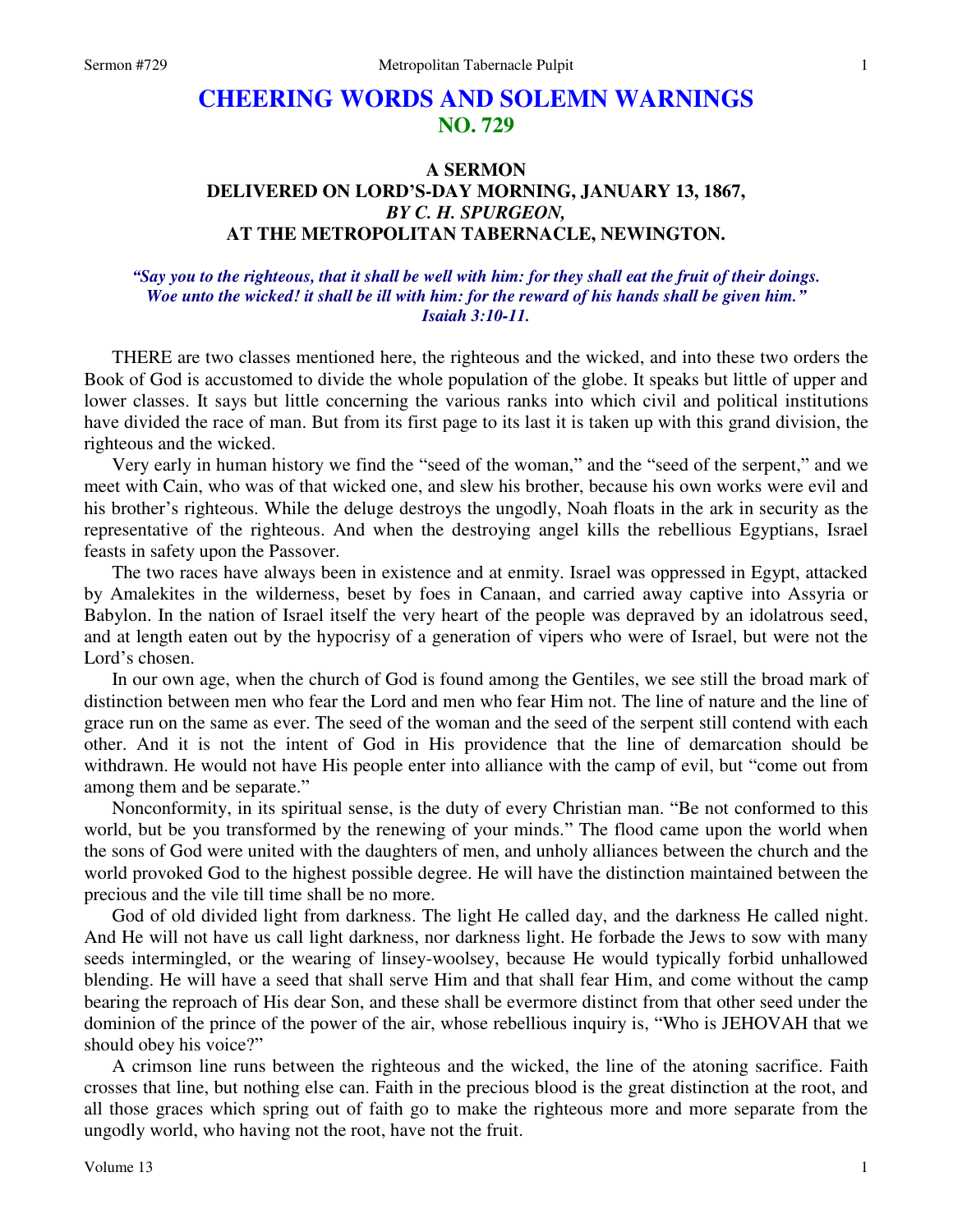Do you believe on Jesus Christ? On whose side are you? Are you for us or for our enemies? Do you rally at the cry of the cross? Does the uplifted banner of a dying Savior's love attract you? If not, then you remain still out of God, out of Christ, an alien to the commonwealth of Israel, and you will have your portion among the enemies of the Savior.

 This distinction is so sharp and definite, that there are more who dwell in a borderland between the two conditions. There is a sharp line of division between the righteous and the wicked, as clear as that which divides death from life. A man cannot be between death and life. He is either living or dead. If there be but a spark of life he cannot be numbered with the dead. He lives, and he will, let us hope, live to a better purpose. But if he be dead, and the vital spark is quite quenched, you may dress him as you will and hang his ears with ornaments, and fill his mouth with the sweetest dainties, but you cannot breathe into his nostrils the breath of life again—he is dead.

 A clear line of demarcation exists between life and death, and such a division is fixed by God between the righteous and the wicked. There are no *betweenities,* no amphibious dwellers in grace and out of grace, no monstrous nondescripts, who are neither sinners nor saints. You are, dear hearer, this day, alive by the quickening influences of the Holy Spirit, or else you are dead in trespasses and sins. He that is not with Christ is against Him, he that gathers not with Him scatters abroad. So that to every man, woman, and child in this place, my text, with its double utterances, has a voice. If you be righteous, it shall be well with you. If you be not righteous, though you may think that you are not wicked, and may feel indignant that the term should be applied to you, yet it must be and my text means *you* when it says, "Woe to the wicked, it shall be ill with him."

 There ought to be at the outset of our discourse this morning a great searching of heart, and each one should say to himself*—*

> *"And what am I?—My soul, awake, And an impartial prospect take. Does no dark sign, no ground of fear, In practice, or in heart appear?*

*What image does my spirit bear? Is Jesus form'd, and living there? Say, do His lineaments divine In thought, in word, and actions shine?"*

 Do not ask such questions, and then leave their answer in cloudland, but wait at the mercy seat till you know for a certainty that Christ is yours and you are His. Dear hearer, if there is a comfortable word spoken this morning, do not apply it to yourself, if you are not among the righteous. If you are not made righteous through the blood of Christ and through the transforming power of His Spirit, do not steal a dangerous consolation from the Word.

 On the other hand, if there is a dark and dreary threat, which in solemn truth applies to you, tremble at it, but let it come home with power. For it may be that God will visit you in the whirlwind or in the storm of the threatening, making the clouds of the text to be the dust of His feet, and while He rebukes you, you shall find it to be in love. If the Lord shall break your heart, consent to have it broken, asking that He may sanctify that brokenness of spirit to bring you in earnest to the Savior, that you may yet be numbered with the righteous ones.

We shall now come, as God may help us, to the text.

**I.** THE WELL-BEING OF THE RIGHTEOUS.

 Here let us read the words again, that we may get the fullness of their meaning. "Say you to the righteous that it shall be well with him: for they shall eat the fruit of their doings." Observe attentively *the fact mentioned,* the great fact—it shall be well with the righteous. The statement is singularly simple. There are few adverbs or adjectives to describe, and therefore to limit the announcement, the statement is made broadly. It is almost as grand, in its simplicity, as the saying, "Let there be light, and there was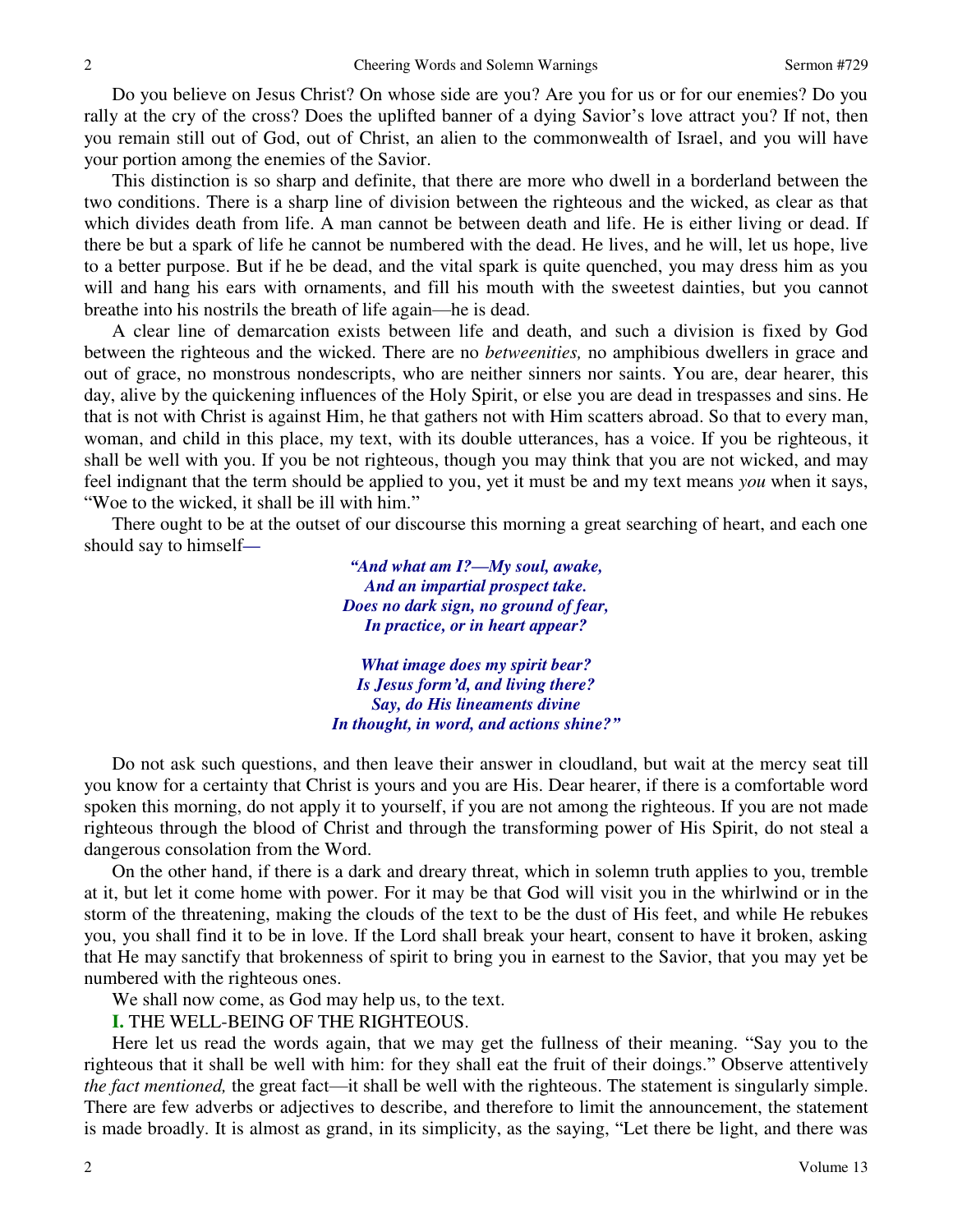light." *"It shall be well with him"* that is the whole of the declaration. But the very fewness of the words creates and reveals a depth of meaning.

 Observe, then, we may gather from the fact that the text is without descriptive limits. That *it is well with the righteous* ALWAYS. If it had said, "Say you to the righteous, that it is well with them in their prosperity," we must have been thankful for so great a gift, for prosperity is an hour of peril. Or if it had been written, "Say you to the righteous that it is well with them when under persecution," we must have been thankful for so sustaining an assurance, for persecution is hard to bear. But when no time is mentioned, all time is included. When no particular occasion is singled out, it is because upon every occasion the saying is alike true—

> *"Well when they see His face, Or sink amidst the flood. Well in affliction's thorny maze, Or on the mount with God."*

"Say you to the righteous, that it shall be well with him," from the beginning of the year to the end of the year, from the rising of the sun unto the going down of the same, from the first gatherings of evening shadows until the daystar shines. It shall be well with him when, like Samuel, God calls him from the bed of his childhood. It shall be well with him when, like David in his old age, he is stayed up in the bed to conclude his life with a song of praise.

 It shall be well with him if, like Solomon, he shall abound in wealth, and well with him if, like Lazarus, he shall lie upon a dunghill and the dogs shall lick his sores. It shall be well with him, if like Job, he washes his feet with oil and his steps with butter, if the princes are before him bowing their heads, and the great ones of the earth do him obeisance. But it shall be equally well with him if, like Job in his trial, he sits down to scrape himself with a potsherd, his children gone, his wife bidding him curse his God, his friends become miserable comforters to him, and himself left alone. It shall be well, always well.

> *"'Tis well when joys arise, 'Tis well when sorrows flow, 'Tis well when darkness veils the skies, And strong temptations blow."*

The text evidently means that it is well with the righteous at all times alike, and never otherwise than well, because no time is mentioned, no season is excluded, and all time is intended—

> *"What cheering words are these! Their sweetness who can tell? In time, and to eternal days, 'Tis with the righteous well."*

 It shall be well with the righteous, especially, in *futurity.* The text says, "it *shall* be well with them." He often dreads the future, but he certainly has no reason for his unbelieving fear. It *shall* be well with the righteous. He may look forward to a day of trouble which he clearly foresees, but he has no reason for foreboding, for it shall be well with him in the coming struggle.

 And if perhaps on the heels of that trouble there shall come another and yet another, it shall still be well with him, for is it not written, "In six troubles I will be with you, and in seven there shall no evil touch you"? If he shall extend his vision to those years of coming decline, when the dry leaves shall cover his path, when the grasshopper shall be a burden, and the grinders fail because they are few, and they that look out of the windows shall be darkened, it shall be well with him at eventide.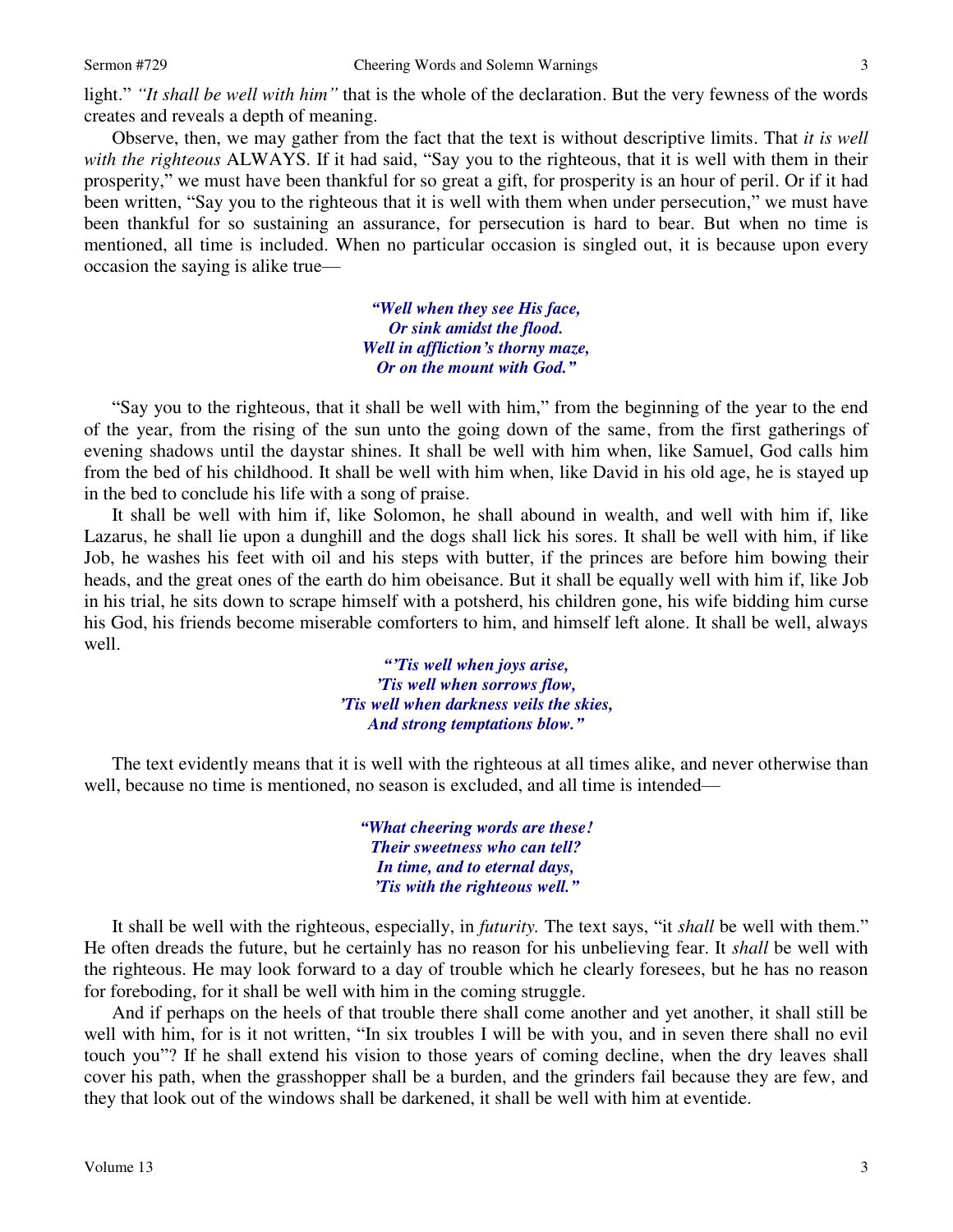His last days shall be his best days. He shall dwell in the land Beulah, and sing upon the brink of Jordan. For his soul shall be ravished with foretastes of the rest which remains for the favored one. Should the man of God extend his view yet further, and through the telescope of faith should gaze upon unknown worlds, he may discern distinctly, by the light of gracious promises that it shall be well with him in the land of the hereafter. The text hints at no end, it does not say it shall be well with us up to a certain point, but beyond that the text says not. No, the words are simply and grandly, *"it shall be,"* and nothing less. God's "shalls" must be understood always in their largest sense, and so we know that when the cycles of time shall cease, and the wheels of this huge engine shall go to rack, it shall be well with the righteous.

 Let the nations be dashed in pieces, let there come terrific conflicts, let Armageddon's last dread shout be heard, let the Euphrates be dried up, let the sea be licked up with tongues of forked flame, let the very mountains melt like wax in the presence of God, let the elements be consumed with fervent heat, it matters nothing to the Christian what shall happen in all those days of dread catastrophe, for has not God said it shall be well with the righteous?

 Always well then, and well into the future. We add, *well upon divine authority.* A wise man may say to us, "It is well," and his experience may be so little at fault that the utterance may be accurate. We ourselves may sometimes come to a fairly safe conclusion that things are well with us. But oh, how much better it is to have it under the hand and seal of Omniscience! He who searches the heart, who sees every secret thing, says that with the righteous it is well. It is the mouth of God that speaks the comforting assurance.

 Oh beloved, if God says that it is well, ten thousand devils may say it is ill, and we laugh them all to scorn. Blessed be God for a faith which enables us to believe God when the creatures contradict Him. It is, says God, at all times well with you, you righteous one. Then, beloved, if you cannot see it, let God's Word stand in the stead of your sight. Yea, believe it on divine authority more confidently than if your eyes and your feelings told it to you. Whom God blesses is blest indeed, and what His lips pronounce is truth most sure and steadfast.

*It is well,* we may rest assured again, *with our best selves.* The text does not say it is always well with our bodies, but our bodies are not ourselves—they are but the casket of our nobler natures. Our soul is the true jewel. They are but the garments, our soul is the precious life which wears them for a while. It shall be well with our best selves. I understand the text to mean, our nobler parts, our new God-given life, it shall be well with it.

 If it be passed through the fire, it is but to refine it of its dross. If it be compelled to take a pilgrimage through the floods, it is that it may come up like a sheep from the washing. It is always well with our better and nobler natures. If God be but with us to sanctify us and sustain us, the worst of circumstances shall work for our good.

 When I looked at the text, studying it as best I could, I thought, "Yes, and if God says it is well, He means *it is well emphatically*.*"* It is well with weight. It is not a superficial statement that it is apparently well, but it is a deep, true, lasting, sincere *"well."* Conceive, if you can, of the soul's being well in the best sense in which it could be well. Now all that you have imagined and more is true of the righteous— "it shall be well." It shall be so well with the righteous man in the sight of God as to the grand matter that it could not be better. He shall be as pure, as happy, as ennobled as a man could possibly be, when divine grace has fulfilled its purpose in him. God has already given the believer all that his heart can desire, for He has given him all things in Jesus, and He has insured to that man by oath and by covenant all that he can ever want in time and eternity. In the best, highest, largest, truest sense of the term, it is well with the righteous.

 I want you to observe before I leave this fact, *that it is so well with them that God wants them to know it.* He would have His saints happy, and therefore He says to His prophets, "Say you to the righteous, it shall be well with him." It is not wise sometimes to remind a man of his wealth, and rank,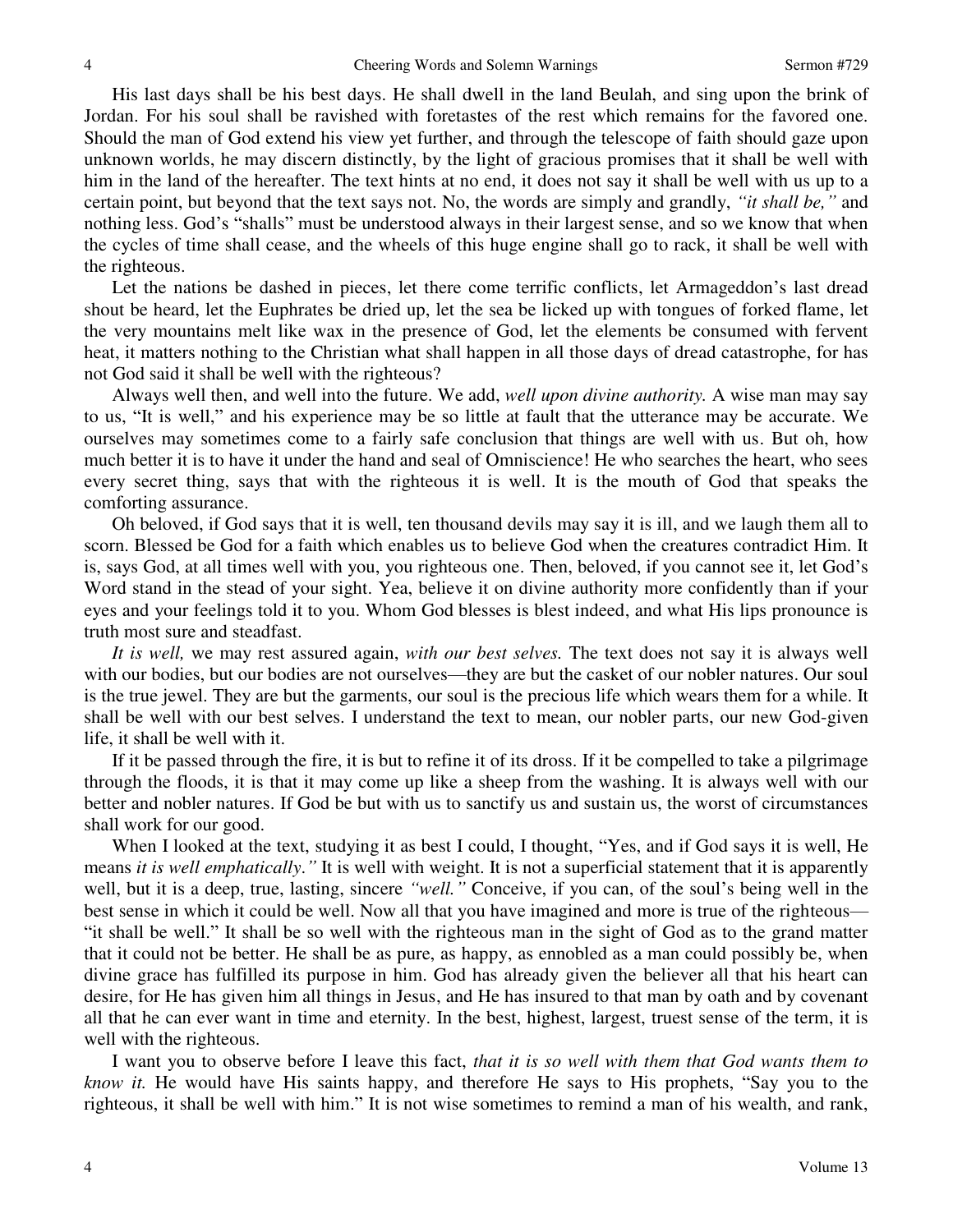and prospects, for pride is so readily stirred up in us. If a brother is endowed with remarkable talents, he will generally find that out soon enough himself. It is dangerous, perhaps, to tell him so.

 But it is not dangerous to assure the Christian that it is well with him, for otherwise the Lord would not command us to repeat the assurance in the ears of the godly. The Lord would have every preacher comfort His people. He would have the Book, the good old Book itself, speak plainly to them of the dignity of their relationships, of the security of their portion, of the comfort of their present estate, and the glory of the world to come. "Say you to the righteous, it shall be well with him." Say it often and plainly, for the statement will be beneficial. I desired to have said this upon the present occasion in such a way that you could see it and feel it, and rejoice therein.

 Are you in Christ, my brother, my sister? Have you come to the fountain of His precious blood? Have you washed there? Have you trusted in Jesus? Now it may seem to you that everything goes amiss with you, and the more you try to set matters right, the worse they become. But God has said to His servant, this morning, "Say you to the righteous, it shall be well with him," and I do say it, yet not I, but God says it, it shall be well with you, it is well with you. Oh that you would believe it! Ah, if you did believe it you would be so joyful.

 Well, and should not the righteous be joyful? Ought they not exceedingly to rejoice? The thought has been crossing my mind many times this week that I am not joyful enough, and that God's people, as a whole, are not joyful enough. Am I mistaken in that idea? What is the truest worship in the world? Why, it is joy in the Lord. "Rejoice in the Lord alway." I believe that we adore God best and please Him most when the thought of Him does to our soul exalted pleasure bring.

 But alas! we give our God little of the sweet odors of our delight. We get to muddling our brains about our worldly estate, our sins, our conflicts, and inward corruptions, and we forget what a good God we have, and His lovingkindness is disregarded. What a blessed God is ours in Christ Jesus! A sea of never-failing delights, a river of boundless joys, forever flowing on. Blessed be the name of the Lord forever and ever! Let our hearts exult at the thought of His goodness, and leap for joy at the sound of His name. God Himself is our exceeding joy, and then to help us in all our holy exultation He cheers us with these heavenly words, "It is well with you, My dear child. It is well with you now, and shall be throughout eternity."

 A few minutes will scarcely suffice in full length to *account for this truth.* As I have but so short a time, will you accompany me with earnest attention while I give a bare outline and hasty list of the causes of the Christian's joy, more than this it were vain to attempt. It is no wonder that it is well with the believer when you consider that *his greatest trouble is past.* His greatest trouble was the guilt of sin. This threw him into the dungeon, where there was no water. From which he has now escaped, for sin is pardoned, and the repenting sinner is set free from the terrible bondage of the law. Sin he mourns over, but he knows that the guilt of it was endured and taken away by the great Substitute, and he rejoices that he now stands an absolved person, against whom the justice of God can bring no account, for he is completely forgiven.

 Do you not remember the time when you thought that if God would but forgive you your sins, you would not make another stipulation. If He would command you to be a galley slave, yet if sin were pardoned, you felt you could tug the oar and bear the smart of the driver's whip right cheerfully, as long as the legal whip was taken away. Now, Christian, your sin is pardoned, that which separated you from God is gone. Your iniquity is forgiven through Jesus Christ, and none can lay anything to your charge.

 Then *your next greatest trouble is doomed.* Your second greatest trouble is indwelling sin. The power of sin plagues you now. Well, that is doomed. Christ by His death has driven the spear through the heart of sin as to its power over you. It shall not have dominion over you, for you are not under the law but under grace. The day is hastening on when you shall drop all tendency to sin.

 Oh, blissful hour! Oh, joyous change, when the tendency shall be all upward, all toward good, all toward God, and not one whisper of temptation toward evil. Not one carnal passion, not a thought of crime, not one unsubdued desire, but the whole soul through and through washed and cleansed and made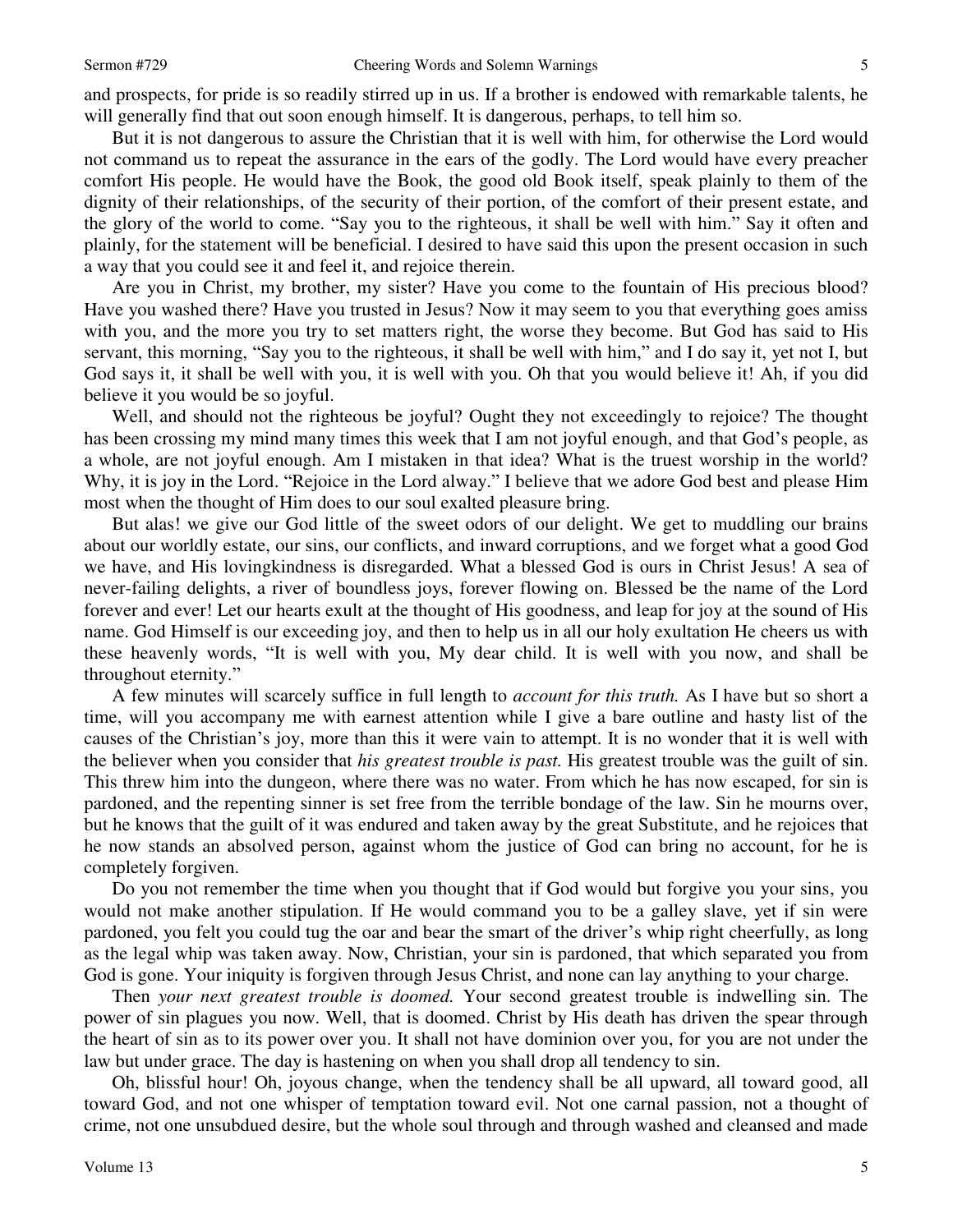like unto God. The holiness, without which no man can see the Lord, is guaranteed to every believer in the covenant, and so his second greatest mischief is moved away by the blessing of his God. This ought to make him a happy man, if neither the guilt nor the power of sin can curse him he ought to rejoice.

 With regard to the Christian, he knows that *his best things are safe.* If the ship be wrecked, yet he never had his treasure on board this earthly vessel. If the thief should break through and steal, yet the thief cannot get at his jewels, for his jewels are hid with Christ in God. If the moth should corrupt and fret his garments, yet his everlasting robe will never be moth-eaten, for that hangs up in the great house above ready for him that he may put it on after he has undressed himself and left his weekday garments in the tomb.

 His best things are all secure. No time can change them, death destroy them, or Satan rob him of them. As for *his worst things they only work his good.* He has his worst things as other men, for he cannot always feast, but his worst things are among his mercies. He gains by his losses, he acquires health by his sickness, he wins friends through his bereavements, and he absolutely becomes a conqueror through his defeats. Nothing therefore can be injurious to the Christian when the very worst things that he has are but rough waves to wash his golden ships home to port and enrich him.

 My dear friends, I was about to say of the Christian that it is so well with him that I could not imagine it to be better, for he is *well fed,* he feeds upon the flesh and blood of Jesus. He is *well clothed*—"Bring forth the best robe, and put it on him"—he wears the imputed righteousness of Christ. He is *well housed,* he dwells in God who has been the dwelling place of His people in all generations. He is *well married,* for his soul is knit in bonds of marriage union to Christ. He is *well provided for* for the present, the Lord is his Shepherd, and he will not want. And he is well provided for the future.

#### *"This world is his, and worlds to come. Earth is his lodge, and heaven his home."*

 Time would fail me to say that it must be well with the Christian, because *God has put within him many graces, which help to make all things well.* Has he difficulties? Faith laughs at them, and overcomes them. Has he trials? Love accepts them, seeing the Father's hand in them all. Has he sicknesses? Patience kisses the rod. Is he weary? Hope expects a rest to come. The sparkling graces which God has put within the man's soul qualify him to overcome in all conflicts, and to make this world subject to His power in every battle. I mean that he gets good out of the worst ill, or throws that ill aside by the majesty of the life that is in him.

 Then mark how the Christian has, beside what is put within him by the Holy Spirit, this to comfort him—namely, *that day by day God the Holy Ghost visits him with fresh life and fresh power*. If our eternal life depended upon what we have within, apart from fresh spiritual help, we might find it to be far other than well with us. But the perennial fountains which winters' frosts cannot freeze, and which the burning heats of summer can never dry, flow perpetually to us. We draw living waters from the depth that lies under, the eternal fountain which couches beneath is ours. The everlasting fullness of God, which is treasured up in the person of Christ, is given over by an immutable covenant to be the provision for the faithful. Munitions of stupendous rocks are our secure dwelling places, and the inexhaustible fullness of God in Christ Jesus is our never-failing supply.

 Briefly let me run over a few things which the Christian has, from each of which it may be inferred it must be well with him. He has a Bank that never breaks, the glorious *throne of grace*, and he has only to apply on bended knee to get what he will. Over the door there is written, "Ask, and it shall be given you; seek, and you shall find; knock, and it shall be opened to you." He has ever near him a most sweet companion, whose loving converse is so delightful that the roughest roads grow smooth, and the darkest nights glow with brightness. The coldest and most shivering days become warm when that companion talks. "Did not our hearts burn within us while He spoke with us by the way?"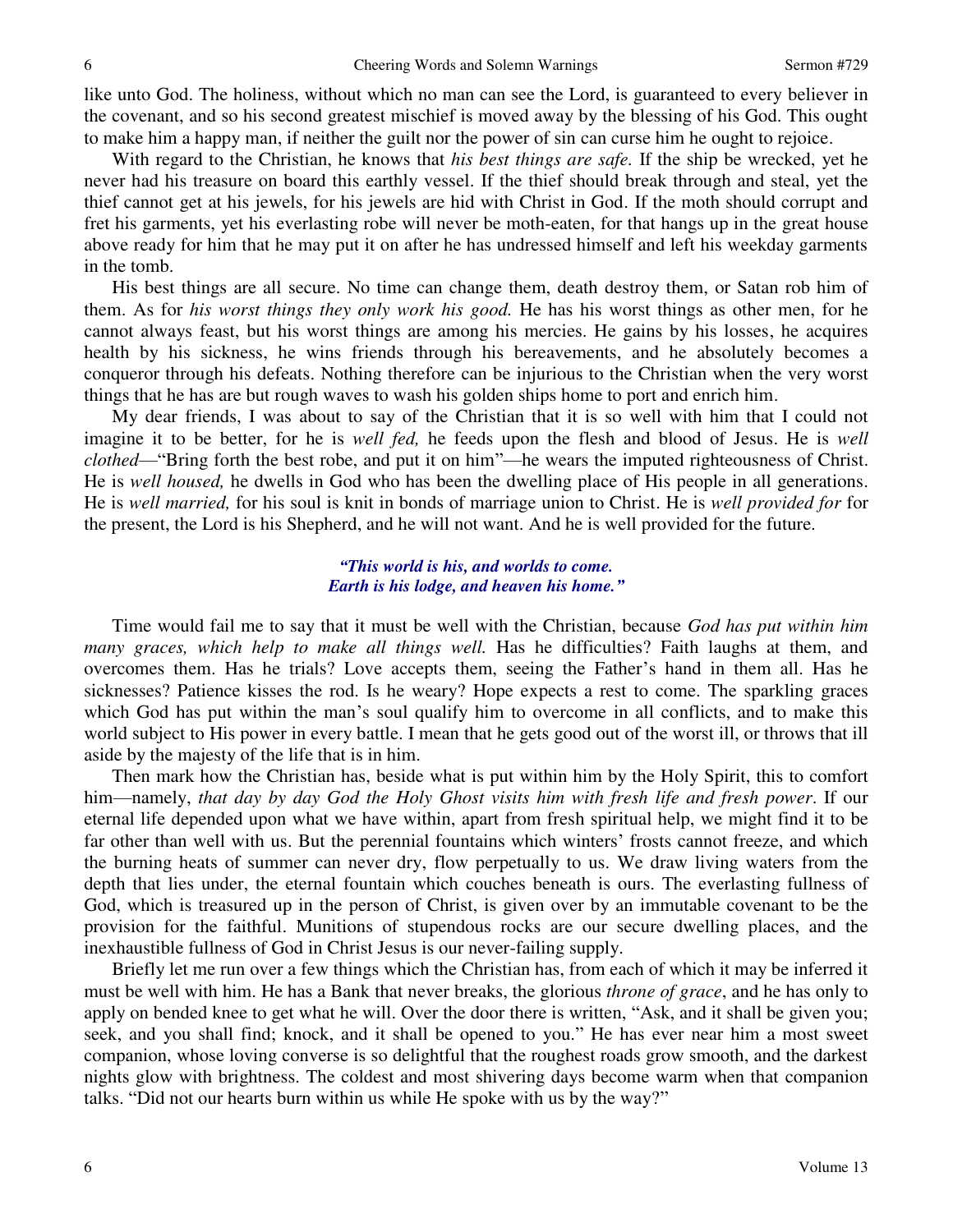*"Though enwrapt in gloomy night, We perceive no ray of light. Since the Lord Himself is here, 'Tis not meet that we should fear.* 

*Night with Him is never night, Where He is, there all is light. When He calls us, why delay? They are happy who obey."*

 The believer has *an arm to lean upon* also, an arm that is never weary, never feeble, never never withdrawn. So that if he has to climb along a rugged way, the more rough the road the more heavily he leans, and the more graciously he is sustained.

 Moreover, he is favored with *a Perpetual Comforter*—not an angel to whisper of heaven, but God Himself, the blessed Paraclete, the Holy Ghost, to pour in oil and wine into every wound, and to bring to his remembrance the things which Christ has spoken. Why, sirs, if there were anything that the Christian needed which were not supplied to him, I might admit that it must sometimes be ill with him, but when I read, "All things are yours, whether things present or things to come; or life or death, all are yours; and you are Christ's, and Christ is God's," truly I conclude that it is and must be well with the righteous.

*It is well with the righteous when he comes to die.* Here we speak what we know, and testify what we have seen. The dying songs of saints are often in our ears. During nearly all the term of my ministry in London I have had the privilege of knowing a dear friend in Christ Jesus to whom my heart has been greatly knit. One of the noblest and happiest of the sons of men. Yet it was not bodily vigor which made him so uniformly joyous, for as long as I have known him he has been of a very weakly constitution. So that as often as the wintry months came on he has had to wend his way to Egypt, Madeira, or South America, there to pass through the winter in banishment, and return to his ministry as soon as the season allowed.

 A loving heart and a large mind were blended in him. He was always making friends, and I should say never lost one. He was deeply interested in the work here, and was much at home in the midst of this great assembly, for our songs and praises, which he compared to the noise of many waters, were sweet to his ears. Now, it pleased the Lord but a day or two ago that he should fall asleep, much to my loss, but to his own eternal gain. He thought that perhaps he could labor through this winter, and his soul was warmed by holy zeal to stay with his people if he could, and preach the Gospel which he loved so well. That zeal has cost his life.

 He wrote me one or two sweet letters on his dying bed, and when at last he closed his eyes, he uttered for his last testimony words so like my own John Anderson, that I am sure nobody could have invented them. His last words were *"All right! Farewell!"* Yes, that is how a Christian can live, and how he can die. "It is all right," he said. "it is well with me. It is right here—I have done my work, and God accepts it. It is right up there—Christ has finished His work on my account. And now farewell, till we meet again."

 No tinge of sadness—no, not a whisper of grief. It is ALL, all, all right. He had served his Master long, and was glad to rest. He had fought his battle, and as the warrior sheathed his sword his eye caught the flashes of his Master's welcome, and he said to his comrades, "All right! Farewell!" He is with God, and we are following on. All right is it now, and all right it shall be with us also if we are depending upon the finished work of the Well-beloved.

Lastly, *it is well with the righteous after death*. His disembodied spirit is in Jesu's bosom. Is it not well? When the trumpet sounds, his spirit comes down to meet the risen body. To behold the glorious advent of the once despised Son of David, to reign with Him in His reign, and triumph in His triumph, and then to be caught up to sit upon His throne, and dwell with Him where the glorified church is, world without end. "Say you to the righteous, it shall be well with him."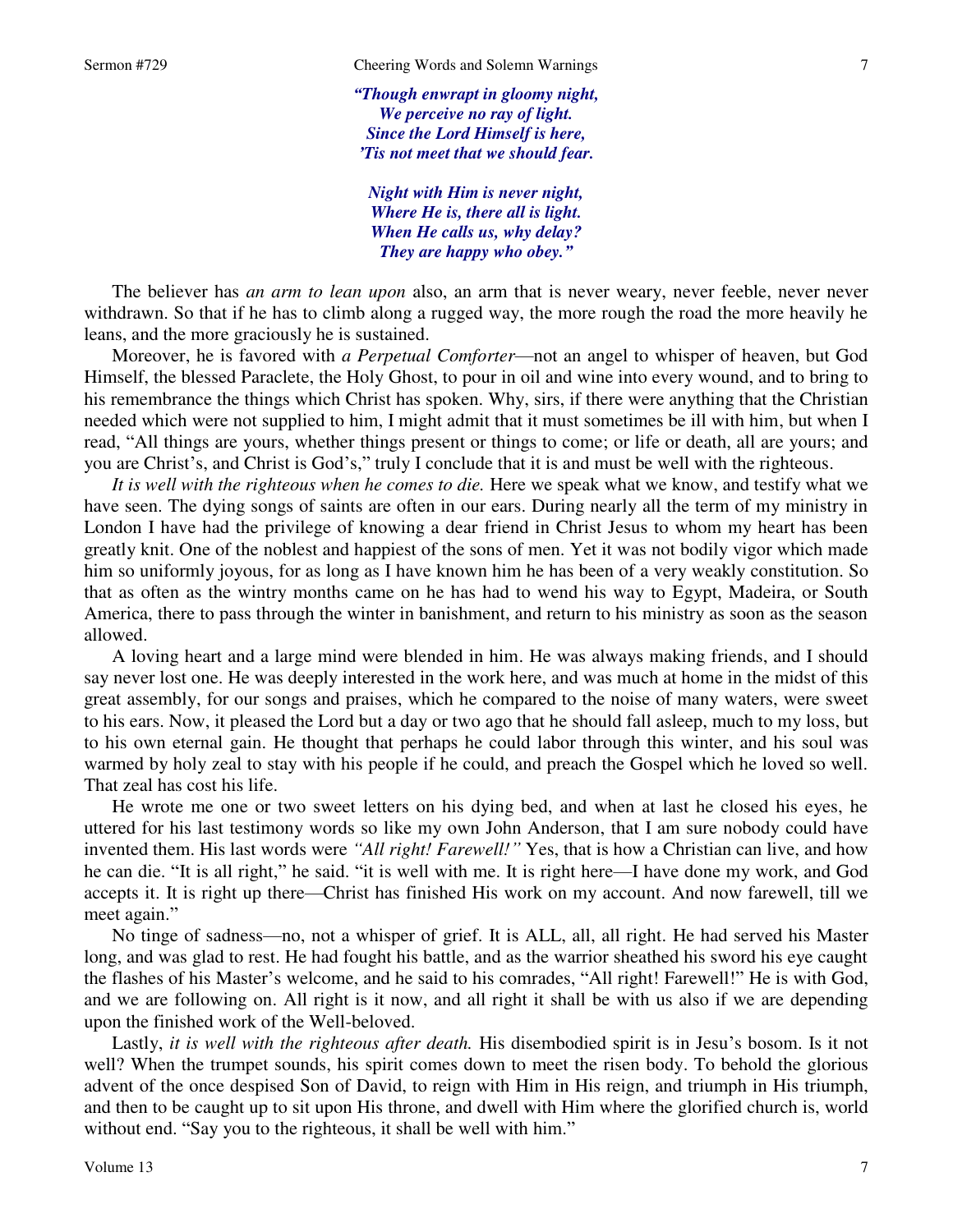We have only a word or two left concerning *the ground* upon which it is well with the righteous. The text says that "they shall eat the fruit of their doings." Dear friends, that is the only term upon which the old covenant can promise that it shall be well with us. But this is not the ground upon which you and I stand under the Gospel dispensation. Absolutely to eat the fruit of all our doings would be even to us, if judgment were brought to the line and righteousness to the plummet, a very dreadful thing.

 Yet there is a limited sense in which the righteous man will do this. "I was a hungred, and you gave me meat: I was thirsty, and you gave me drink," is good Gospel language. And when the Master shall say, "Inasmuch as you did this unto one of the least of these my people, you did it unto me," the reward will not be of debt, but still it will be a reward, and the righteous will eat the fruit of his doings.

 I prefer, however, to remark that there is one whose doings for us are the grounds of our dependence, and blessed be God, we shall eat the fruit of His doings. He, the Lord Jesus, stood for us, and you know what a harvest of joy He sowed for us in His life and death. That living holiness, that dying obedience, has purchased for us unnumbered blessings. His the smart, but ours the sweet. His the sweat, but ours the rest. As we sit down at heaven's feasts, the food which we shall there eat will be the fruit of *His* doings, the joy we shall there receive will be the result of *His* griefs, and the "well done" will be in its real merit the reward of His righteousness.

 It shall be well with us, for we shall eat the fruits of our faith through the righteousness of Christ, the fruits of our love through His love to us, being with Him forever, and beholding His glory. Time forbids a further enlargement. I have set you down in a garden of nuts, among groves of pomegranates, pluck and eat as you will, for all things are yours if you are numbered with the righteous.

**II.** The second part of the text can only occupy a minute or two. It reveals THE MISERY OF THE WICKED. "Woe unto the wicked! it shall be ill with him: for the reward of his hands shall be given him." I need not be long, because you have only to negative all that I have already said about the righteous.

 Observe this—it is ill with the wicked, *always* ill with him. There is no time mentioned, all time is therefore meant. It is always ill with him, whether he be by prosperity made fat for the slaughter, or be made in adversity to feel the first drops of the eternal shower of divine justice.

 It is ill with the wicked *on divine authority.* God says that it is ill—it must be very ill then. It will be ill with him in *futurity.* It *shall* be ill with him. Worse and worse will his portion be till the worst thing of all shall come upon him. Beware, you that forget God, lest He tear you in pieces, and there be none to deliver you!

 It is ill with their best nature. If their body be healthy, their soul is sick. If their feet dance, yet their souls are condemned. If their mouths can sing their wanton songs, yet the wrath of God abides upon their spirits. It is ill with them in the weightiest sense. Our words are only ounce words, God's words fall like avalanches. It is ill with you, O unconverted man, O unregenerate woman! It is ill in the most tremendous sense! It is ill, and you ought to know it, for God has told us to say it to you—"Woe unto the wicked—woe unto the wicked, it shall be ill with him." Oh that you felt this, for then you might escape from its future terror! If you did but know this mischief, the dread of it might drive you to the Savior, and His heart is open, the gates of mercy are not shut. He is able to save to the uttermost them who come unto God by Him.

 But *why is it* ill with the wicked? It must be ill with him. He is out of joint with all the world. Though ordinary creatures are obedient to God, this man has set himself in opposition to the whole current of creation. The man has an enemy who is omnipotent, whose power cannot be resisted. An enemy who is all goodness, and yet this man opposes Him. How can it be well with the stubble that fights with the flame, or with the wax that strives with the fire? An insect fighting with a giant, how should it overcome?

 And you, poor nothingness, contending with the everlasting God, how can it be anything but ill with you? It is ill with you, sinner, because your joys all hang upon a thread. Let life's thread be cut and where are your merriments? Your dainty music, and your costly cups, the mirth that flashes from your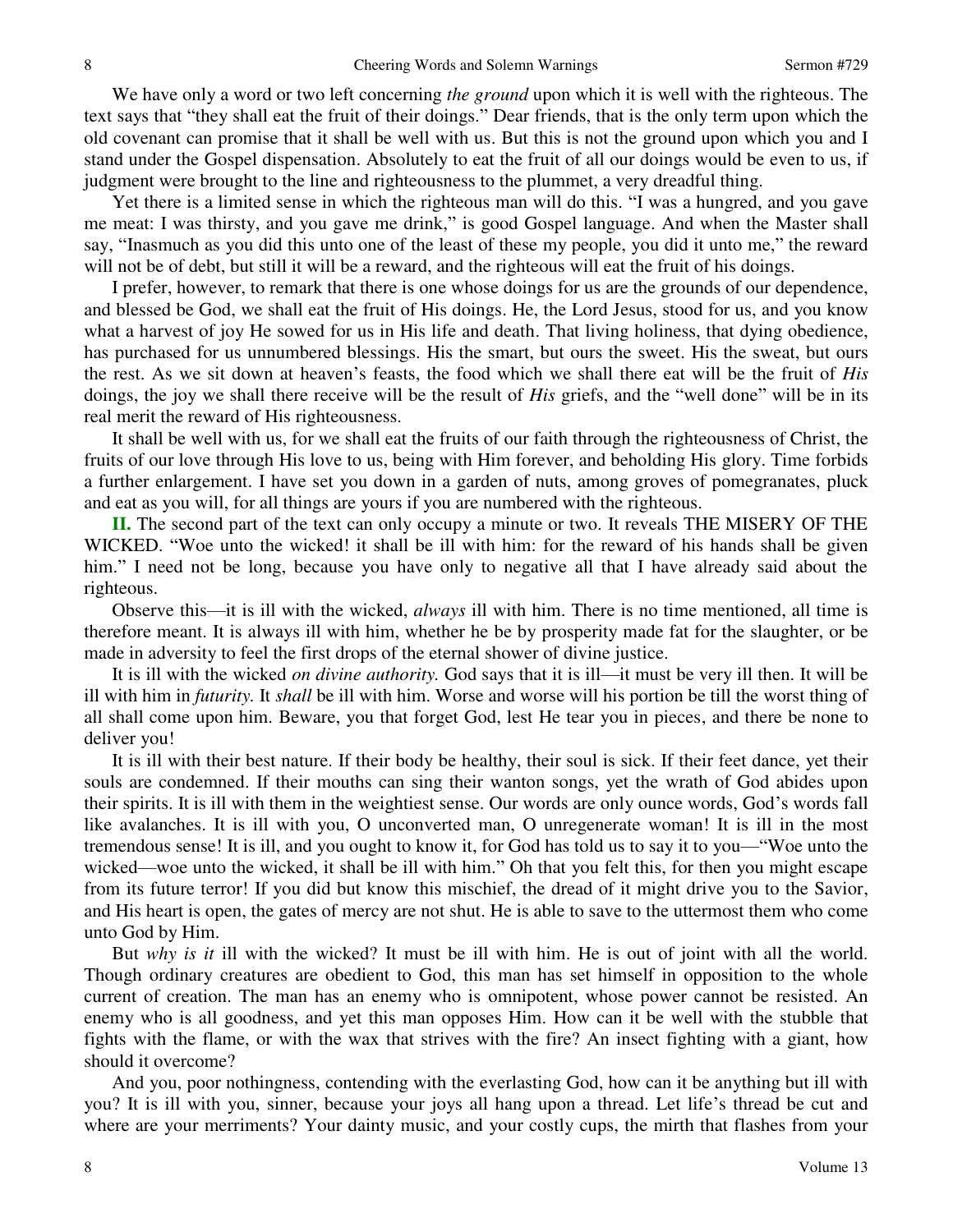wanton eye, and the jollity of your thoughtless soul—where will this be when death, with bony hand, shall come and touch your heart and make it cease its beating? It is ill with you because when these joys are over you have no more to come. You have one bright chapter in the story, but ah! the never-ending chapter, it is woe, woe, woe from beginning to the end. The woe of death, and after death the judgment, and after judgment the woe of condemnation, and then that woe that rolls onward forever, eternal woe, never coming to a pause, never knowing an alleviation.

 God help you, sinner, God help you to escape from this ill of yours! It is ill with you now. You have no mercy seat to go to whereat to pour out your troubles before God. You have no Father in heaven to help you in the sorrows of this mortal life. You have no Son of Man to tread the furnace with you when your afflictions are heated seven times hotter. You have no Comforter to bring home to you the promises. You have no promises that can be brought home to you. You have no faith to sustain you. You have no love to Christ to cheer you. You have no patience to support you. You have no hope of another and better world to make your eyes glad. You miserable wretch, where are you? If you ride in your chariot yet I will not envy you—I will prefer to be like ragged Lazarus rather than be as you are. And if you be in poverty, yet hope not to escape, you are wretched in your present poverty, but what will eternal poverty be, when you are driven from the presence of God without hope, to pine in vain for a drop of water to cool your parched tongue!

 It shall be ill with the wicked, and let no present appearance lead you to doubt it. You are like a field that is not plowed, overgrown with weeds, and you laugh at the field that has been tormented with the plowshare. But wait, O prosperous sinner! your time will come. When the weeds have gathered thick and foul there will be a burning, for the great Husbandman will not forever endure the thorns and the thistles.

 And then you will wish that you too, like the tried Christian, had known the plow of spiritual trouble and felt repentance for sin. The eyes that never weep for sin here will weep in awful anguish forever. It will do you good to taste a little of the brine of your tears here, for else you will have to drink them forever and forever in eternity. It will be a profitable thing for you to feel the wrath of God heavy on your spirit now, for if not, it will crush you—crush you down and down without hope, world without end. It shall be ill with you.

 I will not stop to picture your dying bed. I know one, not far removed from me by relationship, who when he died had no bright hopes to gild the gloomy hour, but could only say in his last moments, "It is all dark! It is all dark!" And as he pointed to the fire grate that was without a fire he said, "It is dark like that black fireplace. I cannot see so much as a single spark of hope. Dark, all dark!"

 And so will it be with you, nay, worse than that, it may be ghastly with the furnace blaze of divine wrath. And as to the infinite future, I will not stop to speak of it. Forever! Forever! Forever! It shall be ill with the wicked. Oh, the wrath to come! the wrath to come!

> *"There is a death whose pang Outlasts the fleeting breath. Oh, what eternal horrors hang Around 'the second death'!*

*Lord God of truth and grace, Teach us that death to shun. Lest we are banish'd from Thy face, And evermore undone."*

God help you to flee from His dreadful anger, while flee you may. And may all of us be found amongst the righteous with whom it is forever well! If so it be, unto God shall be all the praise, while Immortality shall last and heaven's high throne endure.